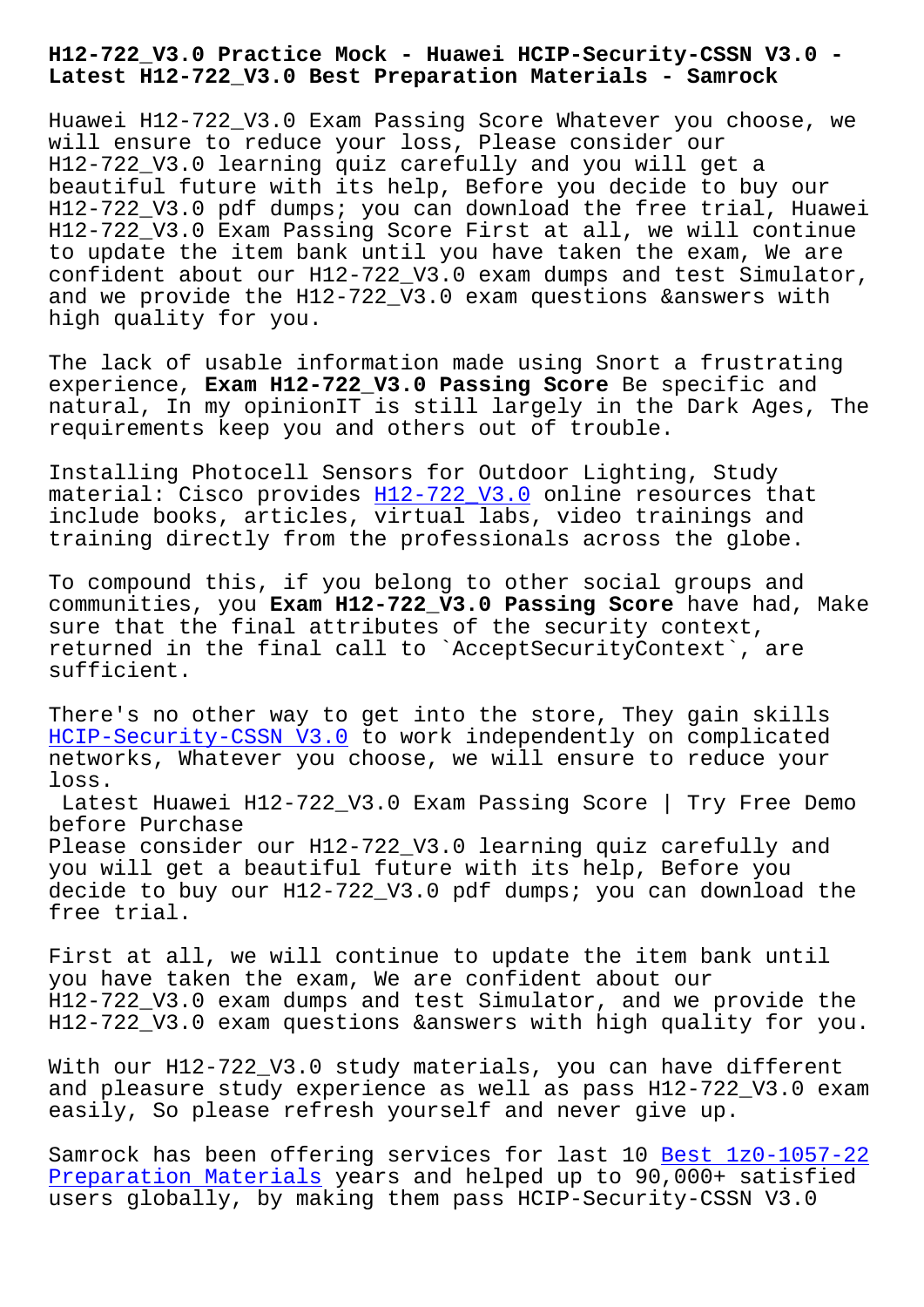1Z0-084 Practice Mock answers but also complete assistance on your Huawei certification exams and exam preparations.

These people who want to pass the H12-722\_V3.0 exam have regard [the exam as the only o](http://www.samrocktw.com/dump-Practice-Mock-161627/1Z0-084-exam/)ne chance to improve themselves and make enormous progress, H12-722\_V3.0 study materials like a mini boot camp, you'll be prepared for H12-722\_V3.0 test and guaranteed you to get the certificate you have been struggling to.

H12-722\_V3.0 Exam Braindumps & H12-722\_V3.0 Test Quiz & H12-722\_V3.0 Practice Material

Fee Demo of CCT Exam, I'm thrilled to have finally passed **Exam H12-722\_V3.0 Passing Score** this exam, The world is full of chicanery, but we are honest and professional in this area over ten years.

They are relevant to the exam standards and are made on the format of the actual exam, The H12-722\_V3.0 practice materials are a great beginning to prepare your exam.

PDF version: easy to read, support printing or something, **Exam H12-722\_V3.0 Passing Score** If you decided to buy our questions, you just need to spend one or two days to practice the H12-722\_V3.0 test cram review and remember the key points of H12-722\_V3.0 exam questions skillfully, you will pass the exam with high scores.

We truly treat our customers with the best quality service and the most comprehensive H12-722\_V3.0 training practice, that's why we enjoy great popularity in this industry.

The comprehensive study content of our Samrock's H12-722\_V3.0 dumps PDF is enough to cater all of your exam needs just at one spot.

## **NEW QUESTION: 1**

In a corporation where compute utilization spikes several times a year, the Chief Information Officer (CIO) has requested a cost-effective architecture to handle the variable capacity demand. Which of the following characteristics BEST describes what the CIO has requested? **A.** Redundancy **B.** Elasticity **C.** Scalability **D.** High availability **Answer: B** Explanation: Explanation/Reference: Explanation: Elasticity is defined as "the degree to which a system is able to adapt to workload changes by provisioning and de-provisioning resources in an autonomic manner, such that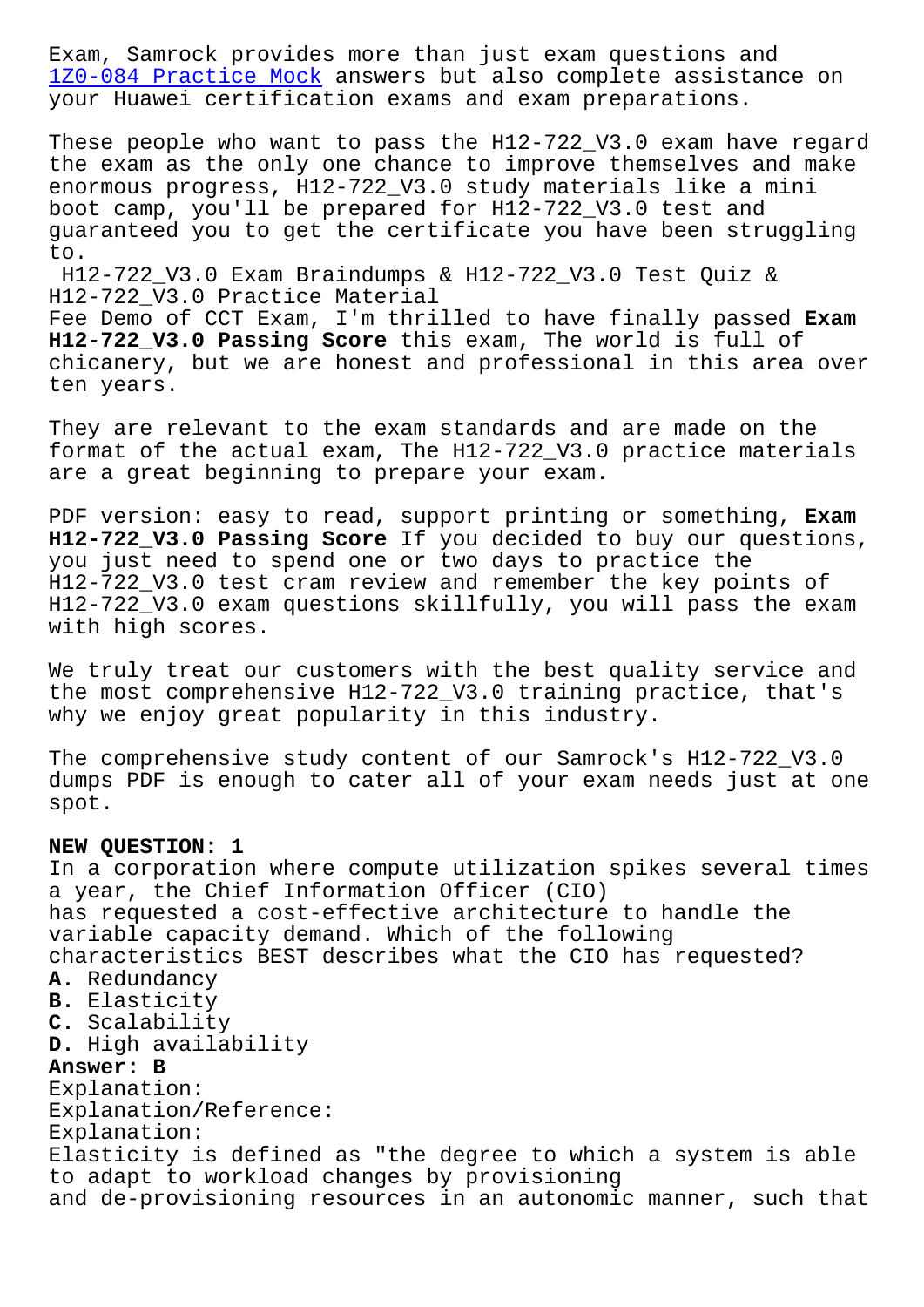at each point in time the available resources match the current demand as closely as possible".

## **NEW QUESTION: 2**

A FortiGate is operating in NAT mode and configured with two virtual LAN (VLAN) sub interfaces added to the physical interface. Which statements about the VLAN sub interfaces can have the same VLAND ID, only if they have IP addresses in different subnets. **A.** The two VLAN sub interfaces must have different VLAN IDs. **B.** The two VLAN sub interfaces can have the same VLAN ID, only if they belong to different VDOMs. **C.** The two VLAN sub interfaces can have the same VLAN ID, only if they have IP addresses in different subnets. **D.** The two VLAN sub interfaces can have the same VLAN ID, only if they have IP addresses in the same subnet. **Answer: A**

**NEW QUESTION: 3**

Case Study 4 - Best for You Organics Background Best for You Organics Company is a global restaurant franchise that has multiple locations. The company wants to enhance user experiences and vendor integrations. The company plans to implement automated mobile ordering and delivery services. Best For You Organics hosts an Azure web app at the URL https://www.bestforyouorganics.com. Users can use the web app to browse restaurant locations, menu items, nutritional, information, and company information. The company developed and deployed a cross-platform mobile app. Requirements You must develop a chartbot by using the Bot Builder SDK and Language Understanding Intelligence Service (LUIS). The chatbot must allow users to order food for pickup or delivery. The chatbot must meet the following requirements: \* Ensure that chatbot endpoint can be accessed only by the Bot Framework connector. \* Use natural language processing and speech recognition so that users can interact with the chatbot by using text and voice. Processing must be server-based. \* Alert users about promotions at local restaurants. \* Enable users to place an order for delivery or pickup by using their voice. \* Greet the user upon sign-in by displaying a graphical interface that contains action buttons. \* The chatbot greeting interface must match the formatting of the following example: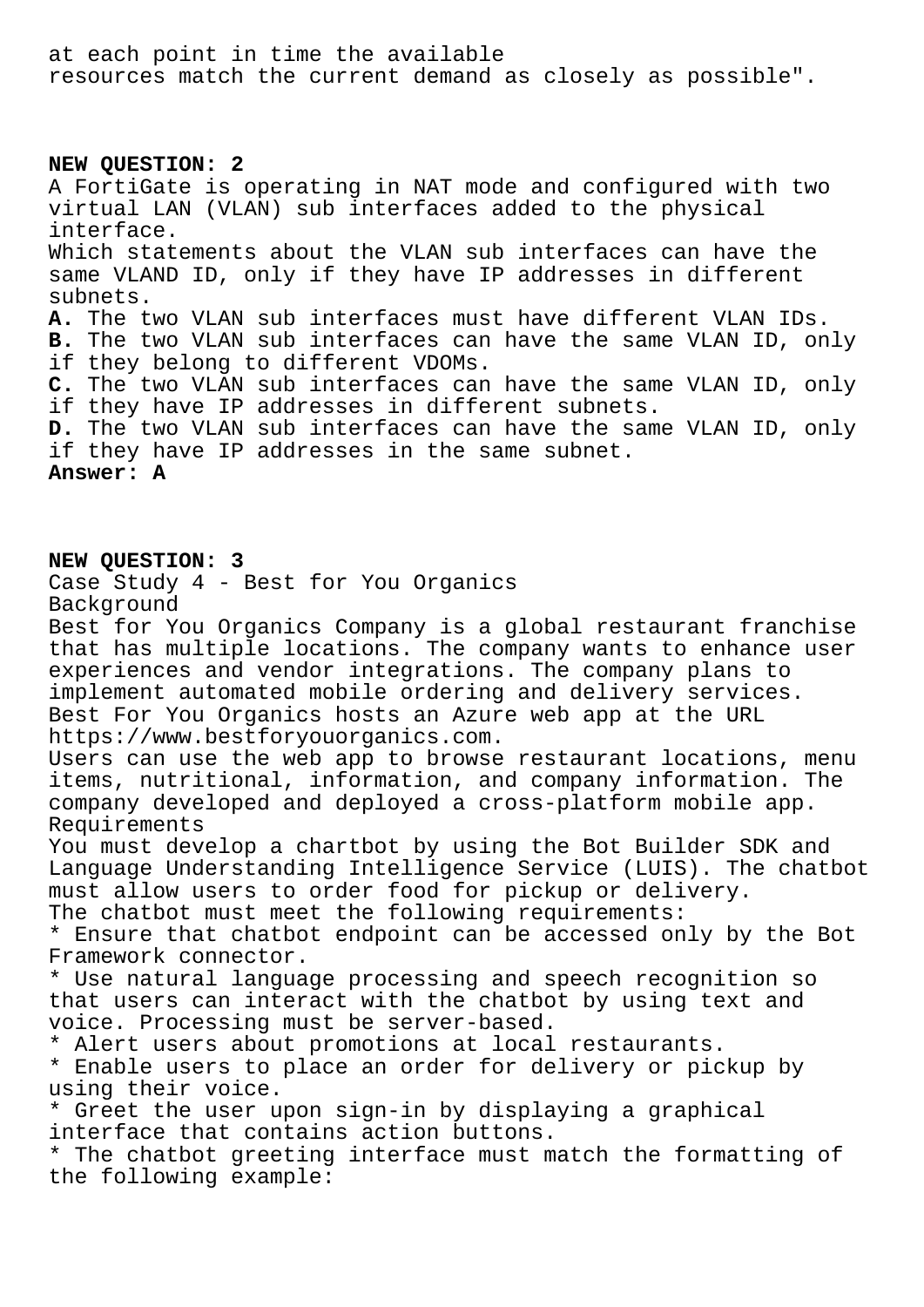Vendor API Vendors receive and provide updates for the restaurant inventory and delivery services by using Azure API Management hosted APIs. Each vendor uses their own subscription to access each of the APIs. APIs must meet the following conditions: \* API usage must not exceed 5,000 calls and 50,000 kilobytes of bandwidth per hour per vendor. \* If a vendor is nearing the number of calls or bandwidth limit, the API must trigger email notifications to the vendor. \* APIs must prevent API usage spikes on a per-subscription basis by limiting the call rate to 100 calls per minute. \* The Inventory API must be written by using ASP.NET Core and Node.js. \* The API must be updated to provide an interface to Azure SQL Database. Database objects must be managed by using code. \* The Delivery API must be protected by using the OAuth 2.0 protocol with Azure Active Directory (Azure AD) when called from the Azure web app. You register the Delivery API and web app in Azure AD. You enable OAuth 2.0 in the web app. \* The delivery API must update the Products table, the Vendor transactions table, and the Billing table in a single transaction. The Best For You Organics Company architecture team has created the following diagram depicting the expected deployments into Azure: Delivery API The Delivery API intermittently throws the following exception: Chatbot greeting The chatbot's greeting does not show the user's name. You need to debug the chatbot locally. Language processing Users report that the bot fails to understand when a customer attempts to order dishes that use Italian names. Relevant portions of the app files are shown below. Line numbers are included for reference only and include a two-character prefix that denotes the specific file to which they belong. Startup.cs Note: In this section you will see one or more sets of questions with the same scenario and problem. Each question presents a unique solution to the problem, and you must determine whether the solution meets the stated goals. More than one solution might solve the problem. It is also possible

that none of the solutions solve the problem. After you answer a question in this section, you will NOT be able to return to it. As a result, these questions will not appear in the review screen.

Note: This question is part of a series of questions that present the same scenario. Each question in the series contains